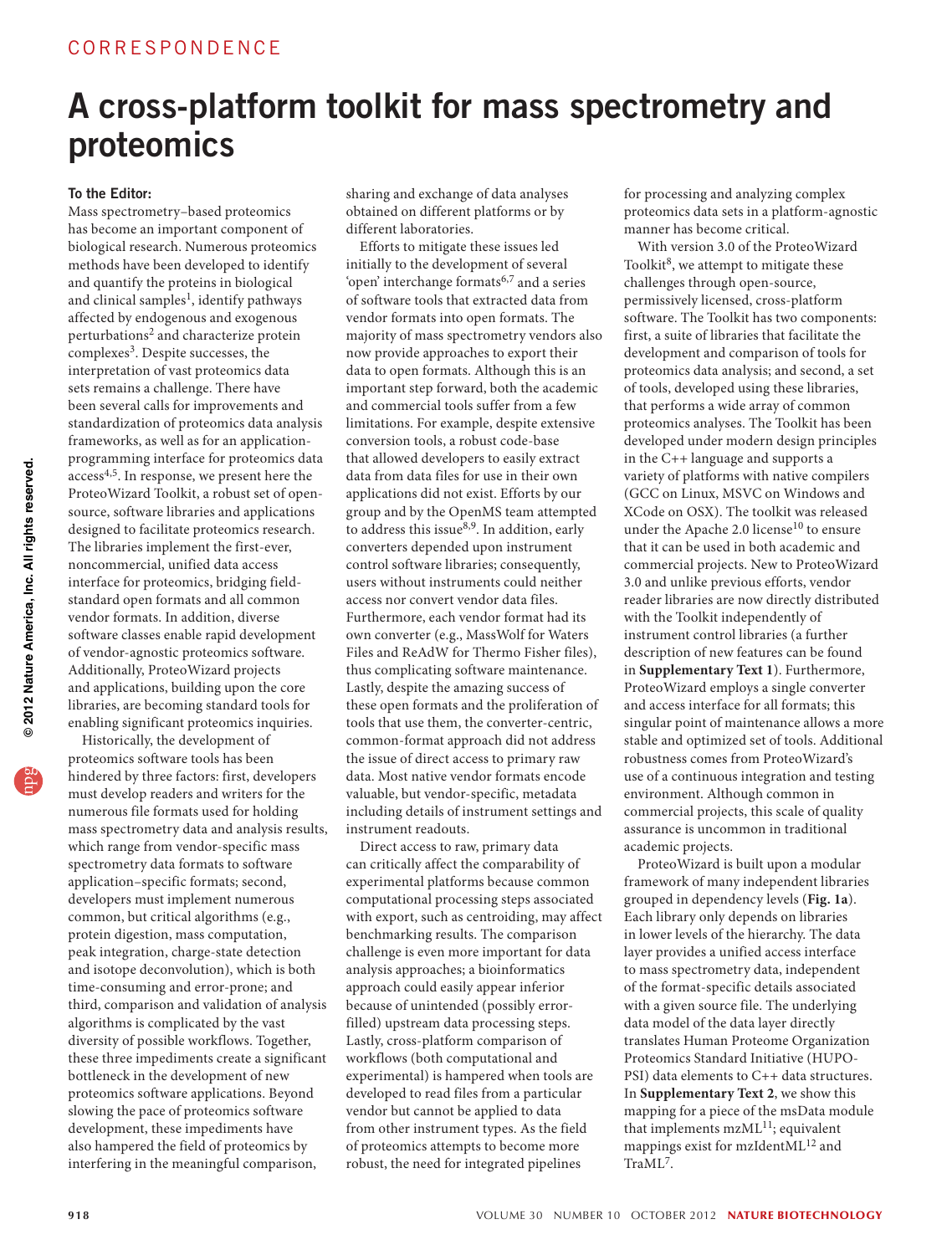## correspondence



Figure 1 Design of ProteoWizard. (a) ProteoWizard uses modern design principles to implement a modular framework of many independent libraries grouped in dependency levels with strict interfaces. This allows extensive development at each level while enforcing stability. (b) The data layer presents a unified access interface to mass spectrometry data. The modular framework allows additional readers for diverse file types to be easily added by means of plug-in adaptor classes. Developers only need interact with the primary interface to access data, agnostic to the details of an input source file.

Field-standard open formats (e.g., mzML, mzXML, MGF, pepXML and mzIdentML) and vendor proprietary formats are handled with a plug-in reader interface (**Fig. 1b**). In partnership with proteomics standards bodies and instrument and software vendors, we have developed a series of adapters that translate between input files and the core msData data structures to support a wide range of formats (**Supplementary Tables 1** and **2**). These adapters bridge vendor-provided libraries that read proprietary formats and the fully open ProteoWizard data layer. Through a series of generous licenses, the ProteoWizard Software Foundation (Los Angeles) has permission to distribute vendor-provided libraries from AB SCIEX,

Agilent, Bruker, Thermo Fisher Scientific and Waters with the ProteoWizard Toolkit. Consequently, bioinformatics developers are not required to have direct access to an instrument to develop software that can analyze data generated by it.

Furthermore, any application built upon the ProteoWizard framework is largely format agnostic for the dominant formats in the field. By writing their software using ProteoWizard's msData application programming interface (API), developers can focus on algorithmic challenges, rather than on the complex details of the wide array of formats prevalent throughout the field of proteomics. Furthermore, the use of the ProteoWizard API has the potential to improve the robustness and reliability

of other proteomics software efforts. As vendors frequently change their file formats to accommodate new instruments and public standards evolve rapidly, software tools can rapidly become unusable unless substantial resources are devoted to continually update data-reader code. The robust upkeep of ProteoWizard, in concert with its widespread use, will effectively reduce the investment that the public has to make in maintaining the longevity of opensource software.

**Supplementary Example 1** illustrates how the mass spectral data from a mass spectrometer data file can be browsed and printed. Also highlighted in **Supplementary Example 1** are the benefits of ProteoWizard's Common Language Infrastructure bindings, which allow the library to be accessed from diverse languages including C#, IronPython and Visual Basic. **Supplementary Example 2** illustrates how peptide and protein identification data can be browsed and printed. In **Supplementary Example 3**, we illustrate how the mzR library enables ProteoWizard-based data access within the R statistical analysis toolkit. Notably, mass spectrometry data can be used for a variety of applications other than proteomics investigation. The data layer does not impose any restrictions that inhibit its use for any mass-spectrometry-based problem. ProteoWizard is already used in metabolomics applications<sup>13</sup> and should find utility in analysis of glycomics data.

Below the data layer is the 'utility layer' (**Fig. 1a**). The utility layer contains applications that perform computations, such as binary to text encoding, XML parsing and mathematical calculations that are common in data analysis. A list of available utility classes is provided in **Supplementary Table 3**. Although the majority of computations available in these classes are straightforward, their implementation can be time consuming. Using ProteoWizard, developers are able to focus on developing novel algorithms, rather than on redundant implementation of requisite parsing and data handling code, thus accelerating the development timeline.

The 'analysis layer' further builds upon the data layer and provides common proteomics-centric analysis modules. A major bottleneck in proteomics software development can arise from the time required to implement the vast array of standard operations routinely required of a proteomics algorithm, such as computing the mass of a peptide (**Supplementary** 

a

b